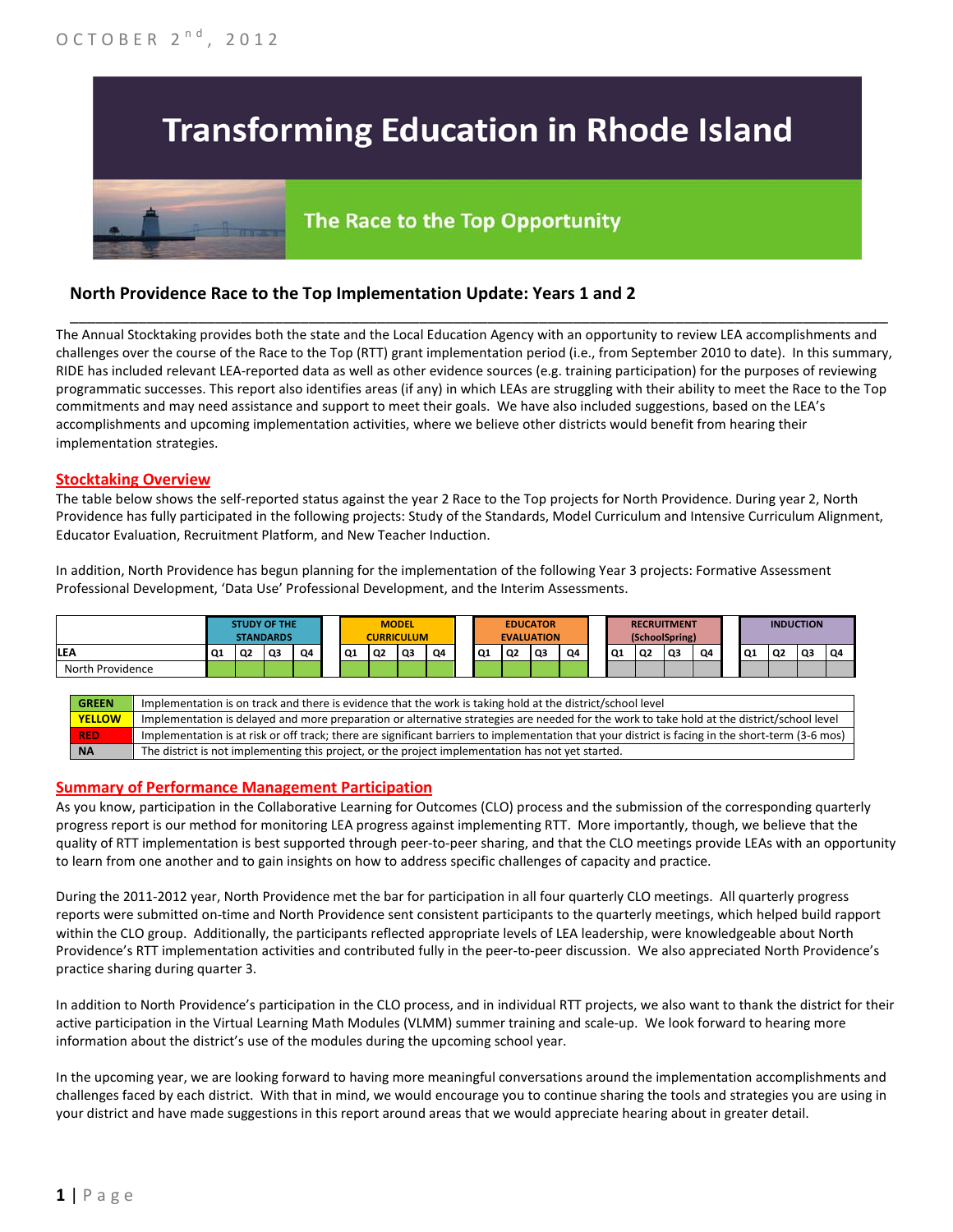#### **System of Support 1: Standards and Curriculum**

As of July 2012, North Providence is on-track against the System of Support 1 year 1 and year 2 commitments and tasks for Race to the Top, reflected in the tables below. Based on the quarterly progress reports submitted by North Providence, we have assessed the district as 'on track', 'delayed' or 'off track/at risk' on each task utilizing the criteria described on page 1 of this report.

| <b>Study of the Standards</b>                                   | Year 1:<br>SY10-11 | Year 2:<br>SY11-12 |  |
|-----------------------------------------------------------------|--------------------|--------------------|--|
| Identify educators to participate in the Study of the Standards |                    |                    |  |
| Specify names and invite participants                           |                    |                    |  |
| Coordinate schedule with RIDE for all participants              |                    |                    |  |
| Complete planned educator training                              | $\mathbf{\Lambda}$ | ∧                  |  |

*\*Please note: the 'x' in the above table represents the anticipated completion timeline set by RIDE, not when the district completed the task.*

| Intensive Curriculum Alignment and Model Curriculum Development                                                                                                                                                                                           |   |   | Year 2:<br>SY11-12 |
|-----------------------------------------------------------------------------------------------------------------------------------------------------------------------------------------------------------------------------------------------------------|---|---|--------------------|
| Develop and communicate a multi-year Transition Plan for the Common Core State Standards implementation, including clear<br>expectations for school level transition benchmarks and a plan for developing a curriculum aligned to the CCSS in grades K-12 |   |   | x                  |
| Identify opportunities for educators to work collaboratively to deepen understanding of CCSS (e.g. Common Planning Time, grade<br>level team, department meetings, faculty meetings)                                                                      |   | x | x                  |
| Conduct analyses of each core curricula to ensure that each is aligned to standards, guaranteed and viable                                                                                                                                                | х |   |                    |
| ldentify which, if any, curriculum development is needed as well as the method by which curriculum will be developed (i.e. Model<br>x<br>Curriculum with the Charles A. Dana Center, through an LEA cohort, or individually)                              |   |   |                    |
| Create implementation plan, including the identification of aligned resources, to support roll out of new curricula                                                                                                                                       |   | x | x                  |
| Develop curriculum aligned to the Common Core State Standards, including participation in Dana Center curriculum writing and<br>leadership sessions (if applicable)                                                                                       |   | Χ | x                  |

North Providence distributed copies of the common core state standards to all relevant educators. As noted in North Providence's quarterly progress reports, the district sent 175 educators to the Study of the Standards training sessions which met their RTT goals (i.e., 85% of core educators in the district).

To encourage teacher engagement in the transition to the common core state standards (CCSS), North Providence began utilizing the standards guidebooks in their lesson development. The district formed two committees (K-6 and K-12) to work on transitioning the existing curriculum to the new standards. The committees also mapped out a plan for piloting the curriculum development and implementation process.

North Providence has made significant progress against implementing a guaranteed and viable curriculum aligned to the new common core state standards. During the 2010-2011 school year, elementary school teachers participated in science curriculum activities. The district began formal curriculum development for K-12 ELA and mathematics during the 2011-2012 school year. At the secondary level, teams met with consultants from the East Bay Educational Collaborative (EBEC) to begin developing curricula. High school staff invited RIDE curriculum specialists to support their work on curriculum alignment. The science teachers continued to build on the previous year's work and, during the 2011-2012 school year, refined the curriculum using an inquiry-based program. We are pleased to note that North Providence received grant funding from RIDE to work with several other districts to create resources and lesson plans aligned to a K-12 mathematics model curriculum.

In their quarterly progress reports, North Providence noted that they have encountered the following challenges around this work:

- Limited number of professional days or funds to support in-depth professional discussion of the standards
- Lack of teacher leaders assigned to lead this work at the middle school level; lack of principal support

We want to commend North Providence on their collaboration (both in-district and cross-district) around resources and strategies that will deepen educator understanding of the new Common Core State Standards and accelerate the implementation of the new standards at the classroom level. As the district continues their transition work, we would encourage the district to consider attending supplemental RIDE professional development geared towards increasing readiness to transition through focusing on text complexity, developing textdependent questions, and deepening understanding of the mathematics standards.

We hope that you will take the opportunity to share the curriculum materials you are developing with your fellow CLO colleagues during upcoming meetings, or with all districts through the Instructional Management System (IMS).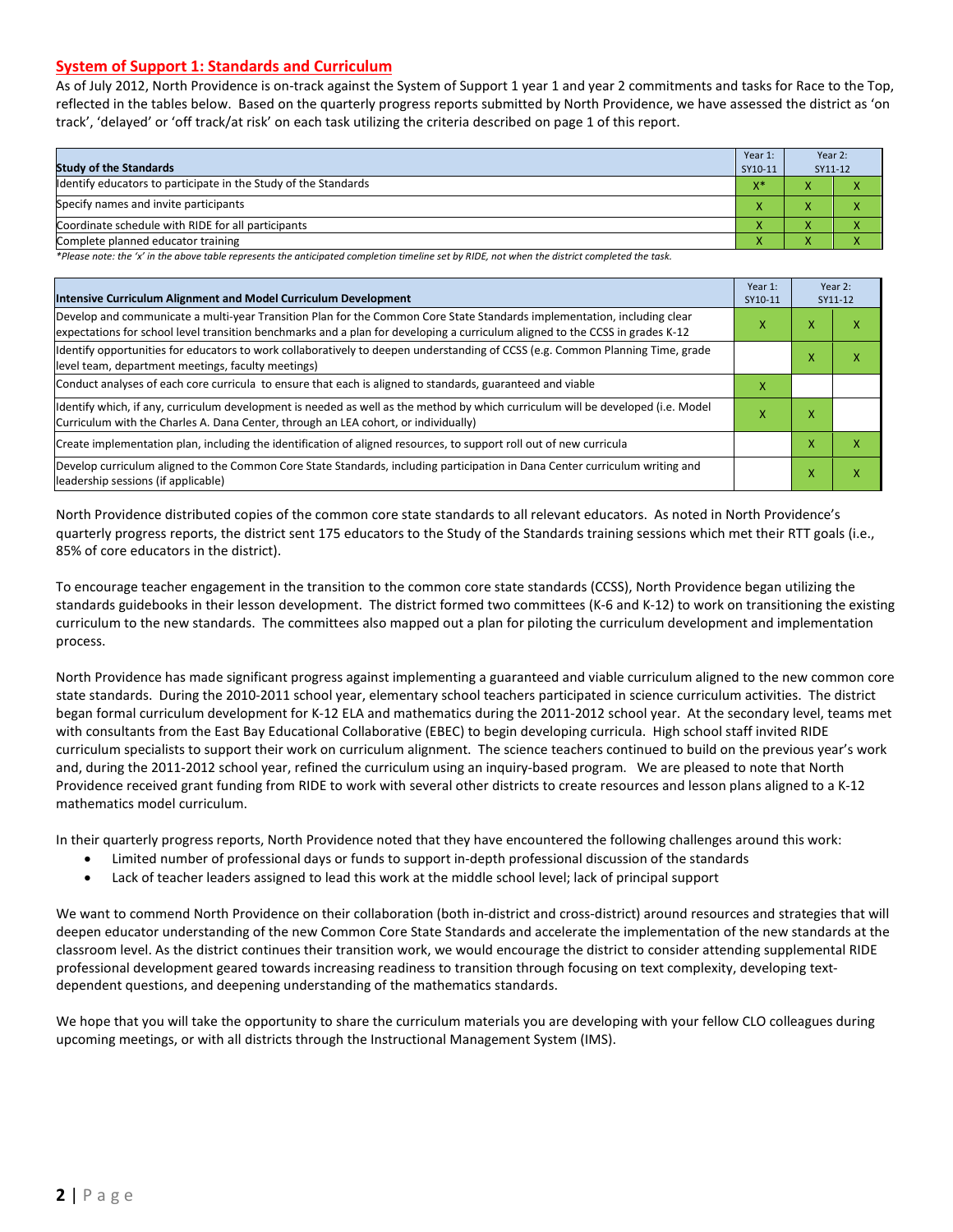#### **System of Support 2: Instructional Improvement Systems**

As of July 2012, North Providence is on-track against the System of Support 2 year 1 and 2 commitments and tasks for Race to the Top.

Thus far, North Providence has reported that they intend to partially implement the Formative Assessment online professional development modules, and registered/attended the facilitator orientation sessions that took place in August 2012. Additionally, the district will implement the Interim Assessments and have registered/attended training on the administration and scoring of the assessments. Finally, North Providence has also confirmed that they plan to engage school data leadership teams in 'Data Use' professional development starting in August 2012 and running through the remaining school year, and have confirmed logistics with RIDE for the initial sessions.

North Providence did not register for training on the Instructional Management System (IMS) Primary (Pinnacle) and RtI (Exceed) platforms, as well as for Administrator training.

In the upcoming CLO sessions, we look forward to hearing about the successes and challenges that North Providence has encountered while implementing these systems, as well as the district's progress around building teacher engagement in the various IMS tools and resources. Additionally, for those participating in the 'Data Use' professional development, we would be interested in hearing some of the strategies that North Providence has learned around deepening collaboration around data and using data to change instructional outcomes.

| <b>Formative Assessment Online Professional Development Modules</b>                                                                                                                                      | Year 1:<br>SY10-11 | Year 2:<br>SY11-12 |
|----------------------------------------------------------------------------------------------------------------------------------------------------------------------------------------------------------|--------------------|--------------------|
| Create multiyear plan for implementation of formative assessment PD modules, including the process and timelines by which all<br>educators will participate in the formative assessment training modules |                    |                    |
| ldentify facilitators who will support the implementation of formative assessment practices in daily instruction                                                                                         |                    |                    |

| <b>Instructional Management System (IMS)</b>                                                                                                                                                                                           | Year 1:<br>SY10-11                     |   | Year 2:<br>SY11-12      |
|----------------------------------------------------------------------------------------------------------------------------------------------------------------------------------------------------------------------------------------|----------------------------------------|---|-------------------------|
| Designate an LEA data steward to support decision making around data collections and systems implementation and to provide input<br>and feedback on data initiatives through designated representatives                                | Identify<br><b>LEA Data</b><br>Steward | x | x                       |
| Maintain data quality standards of local student information systems and upload local assessment data and program information as<br>required by RIDE in a timely manner                                                                | X                                      | x | х                       |
| Review the RIDE IMS Training Plan and develop a multiyear training and implementation plan to provide all educators with access<br>and training on the system                                                                          |                                        |   | $\overline{\mathsf{x}}$ |
| Based on IMS Training Plan guidance, register and attend training for Administrative Users (i.e. users who will maintain and configure<br>both the Primary IMS and RtI Module) and LEA Trainers (i.e. staff to be trained as trainers) |                                        |   |                         |
| Following RIDE training, LEA Administrative Users and LEA Trainers configure the IMS for educator use and to provide end users with<br>access and training needed to utilize the IMS for daily activities                              |                                        |   | л                       |

| 'Data Use' Professional Development                                                                                                                                                                                                                                                     | Year 1:<br>SY10-11 |  | Year 2:<br>SY11-12 |
|-----------------------------------------------------------------------------------------------------------------------------------------------------------------------------------------------------------------------------------------------------------------------------------------|--------------------|--|--------------------|
| Complete a needs assessment survey indicating the use of and collaboration around data within schools and across the LEA                                                                                                                                                                |                    |  | х                  |
| Based on RIDE implementation plan, determine the timing (i.e. Year 1, Year 2, or staggered across Year 1 and Year 2) of LEA<br>participation in 'Data Use' Professional Development and provide RIDE with the schools that will participate in Year 1 and/or Year 2<br>training cohorts |                    |  | χ                  |
| In coordination with RIDE, select 'Data Use' training dates for each cohort of schools, as applicable                                                                                                                                                                                   |                    |  | Year 1             |
| ldentify and provide RIDE with the leadership team members from each school who will participate in the Year 1 and/or Year 2<br>training cohorts, as applicable                                                                                                                         |                    |  | Year 1             |

*\* Please note that, for this project, 'year 1' refers to cohort 1 taking place during the 2012-2013 school year, and 'year 2' refers to cohort 2 taking place during the 2013-2014 school year.*

| <b>Interim Assessments</b>                                                                                                                                                              | Year 1:<br>SY10-11 | Year 2:<br>SY11-12 |
|-----------------------------------------------------------------------------------------------------------------------------------------------------------------------------------------|--------------------|--------------------|
| Identify method by which all educators will have access to interim assessments                                                                                                          |                    |                    |
| Develop timeline for training of all educators in the use of interim assessments utilizing train-the-trainer model                                                                      |                    |                    |
| Develop protocols or expectations regarding the use of interim assessment to inform instruction including timelines for<br>administration and process for scoring and reporting results |                    | $\mathbf v$        |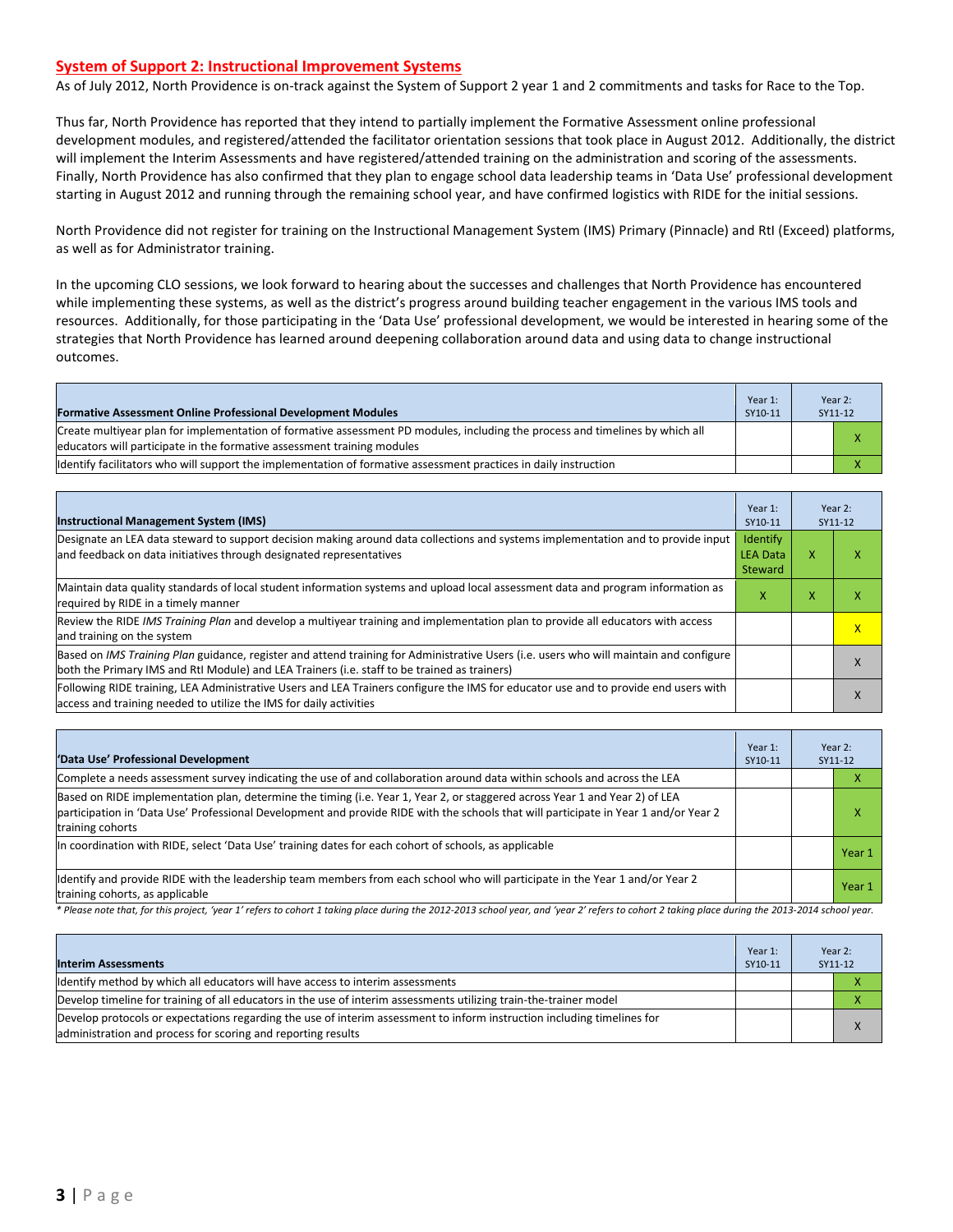#### **System of Support 3: Educator Effectiveness**

As of July 2012, North Providence is on-track against the System of Support 3 year 1 and 2 commitments and tasks for Race to the Top.

| <b>Educator Evaluation</b>                                                                                                                                                                            |   |   | Year 2:<br>SY11-12 |  |
|-------------------------------------------------------------------------------------------------------------------------------------------------------------------------------------------------------|---|---|--------------------|--|
| Participate in educator evaluation model design, development and refinement feedback opportunities.                                                                                                   | x | x | x                  |  |
| Identify District Evaluation Committee members, responsible for monitoring the implementation of the system and providing<br>recommendations to LEA leadership teams.                                 | x | X | x                  |  |
| Participate in field testing to support RI Model development                                                                                                                                          | X |   |                    |  |
| Identify individuals who will serve as primary and, if applicable, secondary/complementary evaluators                                                                                                 | X |   | X                  |  |
| Send all required evaluators to RIDE-provided evaluator training on model; Send evaluators and system administrators to training on<br>the Educator Performance Support System (EPSS) data system     | X | X | X                  |  |
| Examine LEA Policies and Contracts for Challenges; where applicable, consider memorandums of understanding or contract renewal<br>language which will support district implementation of evaluations. |   | X | X                  |  |
| Create a plan for the appropriate use of funds to support implementation of educator evaluation system.                                                                                               |   |   | x                  |  |
| Complete required RI Model components of educators and building administrator evaluations.                                                                                                            |   |   | X                  |  |
| Submit evaluation data and documentation (e.g. component and summative level ratings, verified rosters); provide other requested<br>linformation to support RIDE research and system improvement.     |   |   | X                  |  |

Based on their quarterly progress reports, North Providence has implemented all components of the Rhode Island Model for teacher and building administrator evaluations and the district has submitted final summative evaluation ratings for the 2011-2012 school year. North Providence created a District Evaluation Committee (composed of teachers, support personnel, principals, central office staff, and union reps) which has been submitted to RIDE.

In the quarter 3 CLO meeting, North Providence shared that they were able to utilize department heads at the secondary level to serve as primary evaluators. This greatly increased the district capacity to implement the evaluations. To support teacher understanding of the evaluation process, North Providence administrators worked with teachers to write common professional and student learning objectives. Additionally, North Providence utilized their RIDE-trained Intermediary Service Provider to ensure continuity and calibration in the SLOs and professional growth plans developed across buildings.

Evaluators from North Providence attended all training modules offered by RIDE during the 2011-2012 school year, and evaluators from the LEA also attended the summer 2012 training Academies. We want to remind the LEA that, in addition the Academy training, all personnel responsible for evaluating teachers and building administrators must attend two half-days of additional professional development taking place over the 2012-2013 school year as well as online observation practice. Personnel responsible for evaluating both teachers and building administrators are only required to attend professional development and training for teacher evaluators (e.g., the *Academy for Personnel Evaluating Teachers)*.

In their quarterly progress report, North Providence noted that they have encountered the following challenges around this work:

- Limited technology infrastructure to effectively use data and math assessment results to student progress
- Time constraints, particularly at the secondary level, for longer evaluation meetings (e.g., conferences and observations)
- Consistent messaging between all schools
- Legal challenges with collective bargaining unit

RIDE has appreciated North Providence's collaboration and thought partnership around the development and refinement of educator evaluation processes. We hope that North Providence continues to share the strategies and resources they are using to support their evaluation process during the upcoming CLO meetings.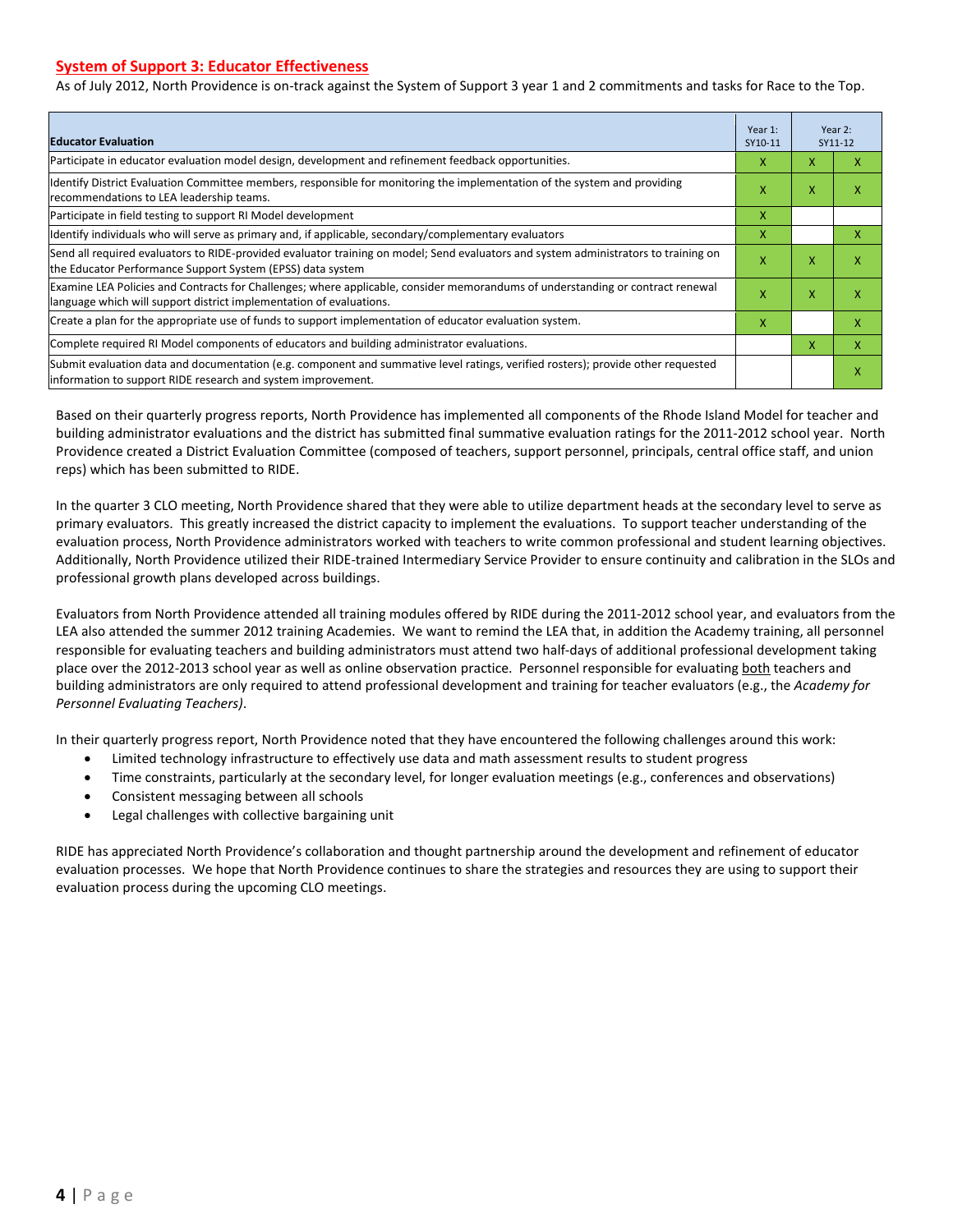#### **System of Support 4: Human Capital Development**

As of July 2012, North Providence is on-track against the System of Support 4 year 1 and 2 commitments and tasks for Race to the Top.

| <b>Recruitment (SchoolSpring)</b>                                                            | Year 1:<br>SY10-11 |              | Year 2:<br>SY11-12 |
|----------------------------------------------------------------------------------------------|--------------------|--------------|--------------------|
| Provide RIDE with feedback on the desired functionality of a state-wide recruitment platform |                    |              |                    |
| Attend orientation sessions with selected vendor and train relevant personnel as needed      |                    |              |                    |
| (Post open positions using the state-wide Recruitment Platform (SchoolSpring)                |                    | $\mathbf{v}$ |                    |

| <b>Beginning Teacher Induction</b>                                                                                                                                            | Year 1:<br>SY10-11 |   | Year 2:<br>SY11-12 |
|-------------------------------------------------------------------------------------------------------------------------------------------------------------------------------|--------------------|---|--------------------|
| Provide RIDE with feedback around the proposed design of the Induction Coach program                                                                                          | x                  |   |                    |
| If applicable, recommend potential Induction Coaches to RIDE                                                                                                                  |                    |   |                    |
| Review and revise hiring policies, timelines and processes in order to support appropriate and timely projections for anticipated hires<br>requiring induction coach services |                    |   |                    |
| Provide RIDE with list of beginning teachers who will receive Induction Coach support in a timely manner in order to ensure that all<br>beginning teachers have coaching      |                    |   |                    |
| Participate in RIDE-provided information opportunities in order to learn about induction coach program                                                                        | ж                  | v |                    |

In preparation for the 2012-2013 school year, North Providence continued to utilize the SchoolSpring recruitment platform to recruit for open positions.

During the 2011-2012 school year, North Providence had no new beginning teachers and, therefore, did not receive induction coach services from RIDE. In the upcoming school year, RIDE looks forward to working with the administrators to support beginning teachers (if applicable).

In the upcoming CLO sessions, RIDE looks forward to engaging in a deeper conversation around the revisions that North Providence and other LEAs have made to their hiring policies, timelines and processes in order to support broader human capital initiatives including recruitment of highly qualified and diverse candidates and providing data-driven induction support to beginning teachers.